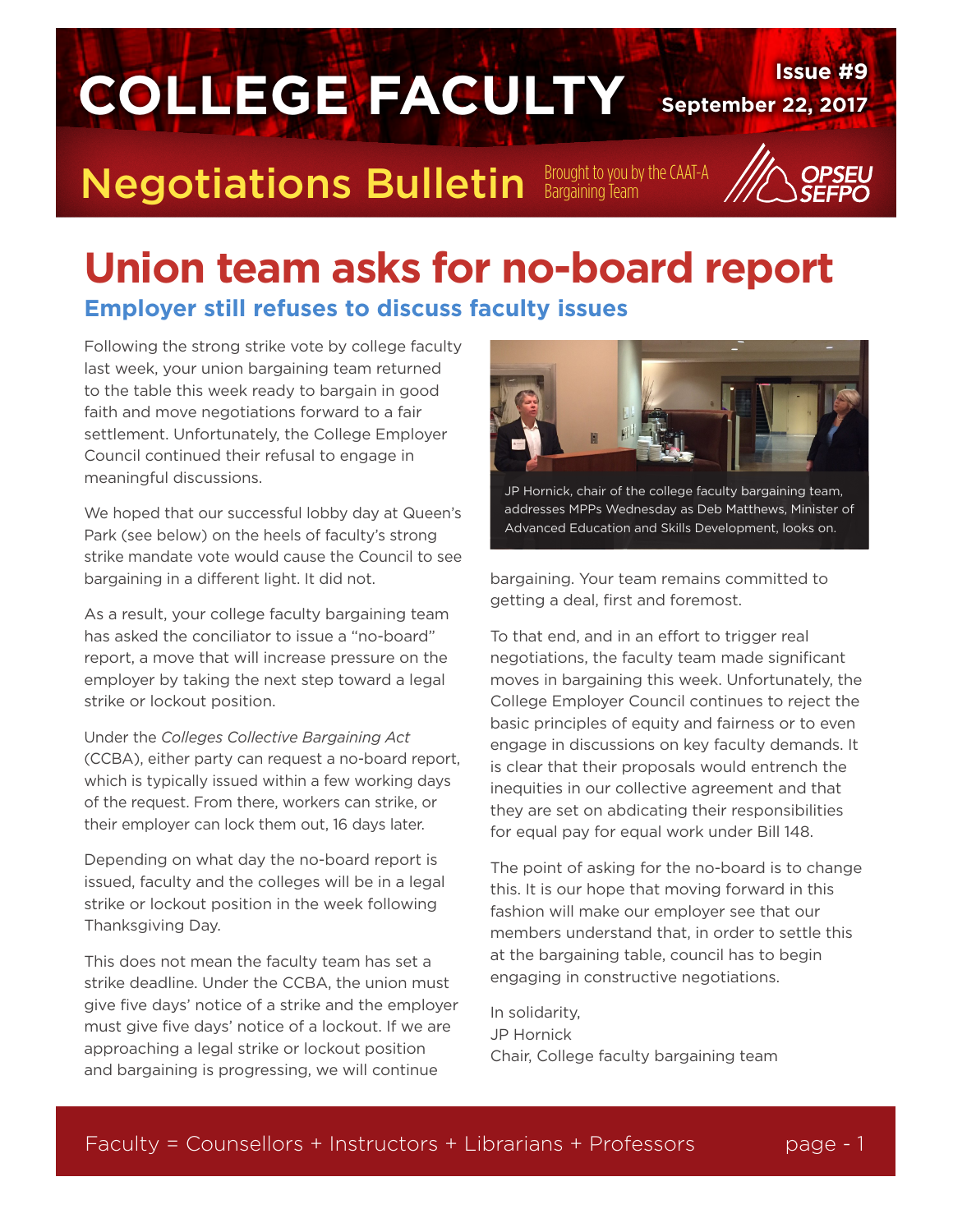# **COLLEGE FACULTY** September 22, 2017

Negotiations Bulletin Brought to you by the CAAT-A



### **Setting the agenda Faculty educate MPPs, media at Queen's Park lobby day**

College faculty are setting the agenda in this round of collective bargaining.

Thirty-one faculty members from across the province were at Queen's Park Wednesday to educate MPPs about two of the critically important issues the union has put on the table: education quality, and fairness for faculty.

"I think it is incredibly important to educate legislators and reporters about what is at stake in our negotiations, especially when it comes to collegial governance and fair treatment for contract faculty," said JP Hornick, chair of the college faculty bargaining team. "We had more than 20 MPPs at our kick-off breakfast, our news conference was well attended, and we did one-onone meetings with MPPs all day.

"I don't think the lobby could have gone any better, and I want to congratulate all the members who attended and all the OPSEU staff who helped make it happen."

One of the MPPs who attended the breakfast, and spoke, was Deb Matthews, Minister of Advanced Education and Skills Development. Matthews, who serves as Deputy Premier, is widely seen as the most powerful person in cabinet, next to the Premier.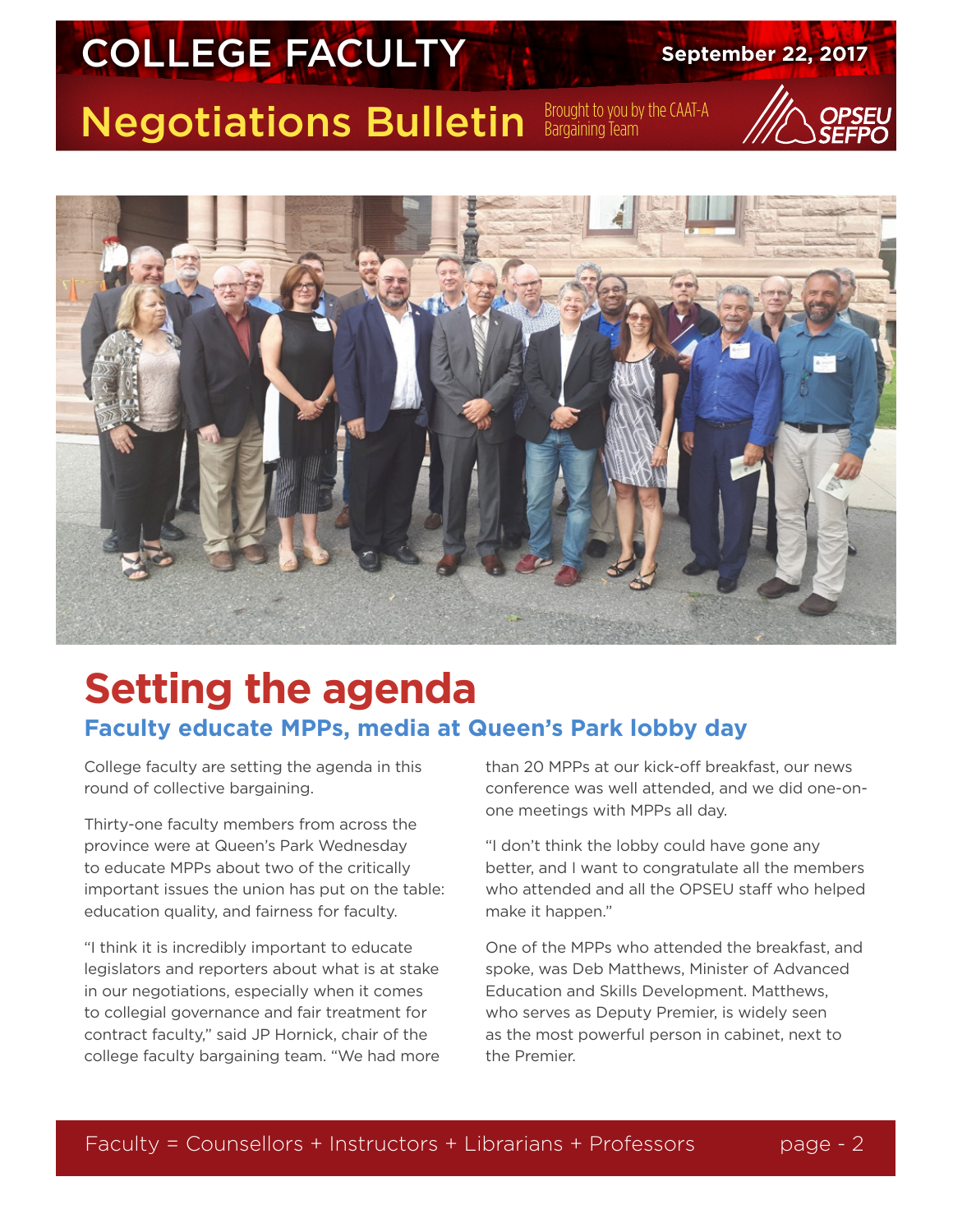### **COLLEGE FACULTY** September 22, 2017

### Negotiations Bulletin Brought to you by the CAAT-A

While Matthews was noncommittal on faculty issues, saying she would leave bargaining to the bargaining table, she gave those issues a respectful hearing. Regarding job security and equal pay for equal work for contract faculty, Matthews said, "We understand the issue and we want to be part of the solution."

Later in the day, in response to a question in the legislature from London West MPP Peggy Sattler, Matthews welcomed the OPSEU delegation. "It is impossible to imagine our province without colleges, and I just want to take this opportunity to thank the people who make our colleges great, and that is the faculty."

MPP Sattler's questions focused on job security and equal pay for equal work.

"The issue of precarious employment in our colleges is a very real and live issue," Matthews said in response. "We recognize this issue, and the Minister of Labour has introduced Bill 148 that actually starts to address this issue."

Labour Minister Kevin Flynn expressed optimism about collective bargaining, noting that it seldom ends in strike action. Flynn then praised his own Bill 148, the *Fair Workplaces, Better Jobs Act*, underscoring that "the intent… is to inject more fairness" into workplaces.

"Bill 148 is far from perfect, but it has utterly changed the context of our negotiations with respect to contract faculty," said JP Hornick. "It is encouraging to see that top government ministers understand that, but it is critical that all MPPs understand it as well. So I want to underscore just how important it is for faculty to be calling their MPPs and letting them know what we need and what they can do to help.

"With the 'click-to-call' feature on our website at collegefaculty.org, calling your MPP couldn't be any easier."

At the morning news conference Wednesday, OPSEU President Warren (Smokey) Thomas called on the government to step in with more funding to help the colleges meet their obligations.

"In [former Conservative Premier] Bill Davis's day, the Government of Ontario provided 75 per cent of the funds to run the colleges. Today, that number is less than half," he said. "The shortfall has been paid for by students and their families, and it has been paid for by faculty and staff (although not college presidents).

"Cheap labour has been a cornerstone of college cost-cutting for decades now. We are here today to say that the era of insecure, underpaid, precarious work must end – not only in our colleges, but in our society as a whole."

#### **York worker-student alliance lends support to college faculty**

Member organizations of the Cross-Campus Alliance of faculty, support staff, and student organizations at York University have issued a statement in solidarity with OPSEU college faculty.

"We call on the College Employer Council to bargain in good faith and meet the fair demands

of the college faculty and we urge the York University community to [sign the petition](http://www.collegefaculty.org/petition) to improve the learning and teaching environment of Ontario's public colleges," the statement concludes. [Click here to read the full statement.](http://www.newswire.ca/news-releases/york-university-unions-support-ontario-college-faculty-members-in-bargaining-646160973.html)